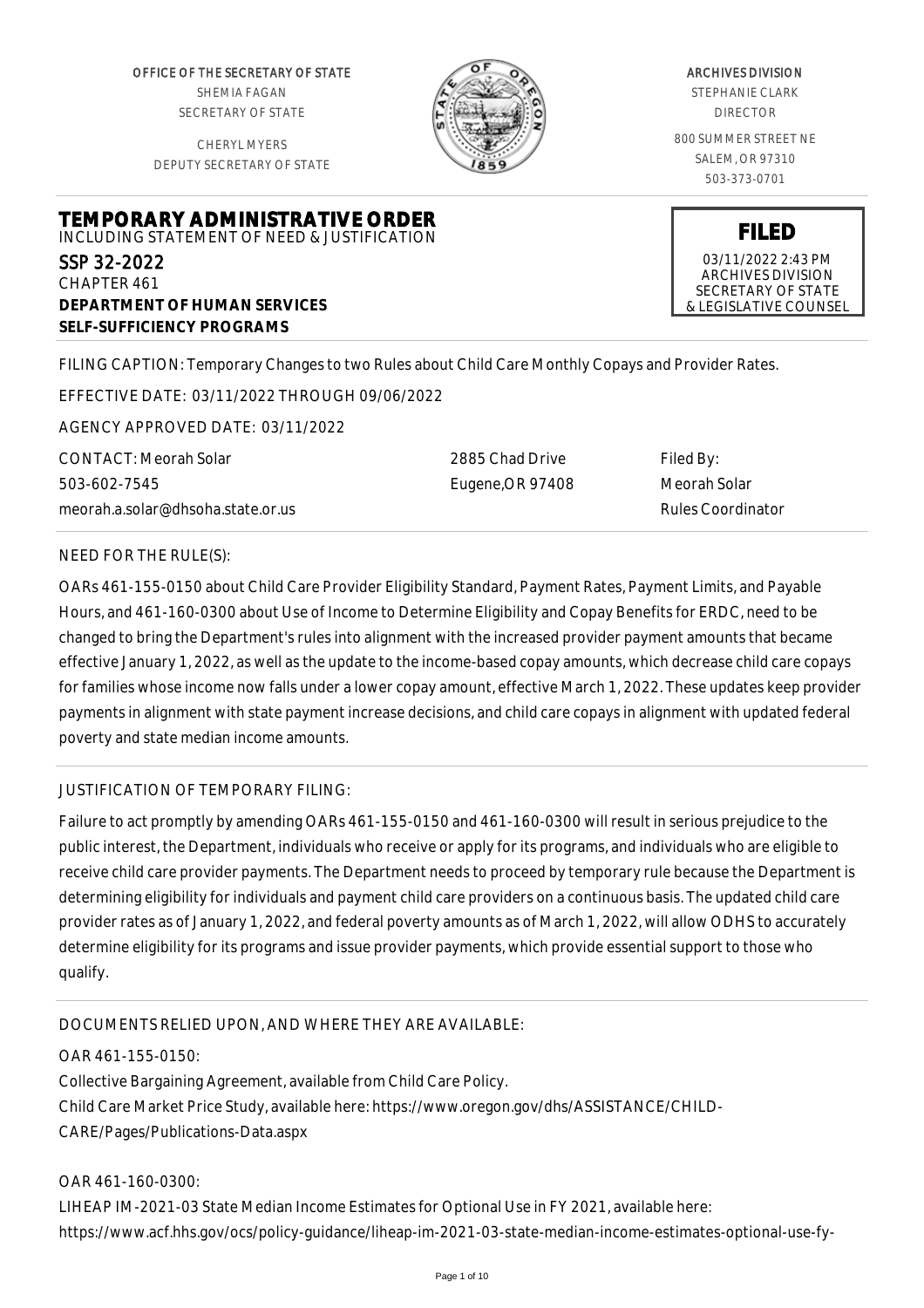RULES: 461-155-0150, 461-160-0300

AMEND: 461-155-0150

RULE SUMMARY: OAR 461-155-0150 is being changed to increase child care provider rates effective January 1, 2022.

CHANGES TO RULE:

461-155-0150 Child Care Provider Eligibility Standard, Payment Rates, Payment Limits, and Payable Hours ¶

The following provisions apply to child care in the ERDC, JOBS, JOBS Plus, and TANF programs:¶ (1) The following definitions apply to the rules governing child care rates:¶

(a) Infant: For all providers other than licensed (registered or certified) care, a child aged newborn to 1 year. For licensed care, an infant is a child aged newborn to 2 years.¶

(b) Toddler: For all providers other than licensed (registered or certified) care, a child aged 1 year to 3 years. For licensed care, a toddler is a child aged 2 years to 3 years.¶

(c) Preschool: A child aged 3 years to 6 years.¶

(d) School: A child aged 6 years or older.¶

(e) Special Needs: A child who meets the age requirement of the program (ERDC or TANF) and who requires a level of care over and above the norm for their age due to a physical, behavioral, or mental disability. The disability must be verified by one of the following:¶

(A) A physician, nurse practitioner, clinical social worker, or any additional sources in OAR 461-125-0830.¶ (B) Eligibility for Early Intervention and Early Childhood Special Education Programs, or school-age Special Education Programs.¶

(C) Eligibility for SSI.¶

(2) The following definitions apply to the types of care specified in the child care rate charts in subsections (4)(a) through (4)(c) of this rule:¶

(a) The Standard Family Rate applies to child care provided in the provider's own home or in the home of the child when the provider does not qualify for the enhanced rate allowed by subsection (b) of this section. In

(b) The Enhanced Family Rate applies to child care provided in the provider's own home or in the home of the child when the provider meets the training requirements of the Oregon Registry, established by the Oregon Center for Career Development in Childhood Care and Education.¶

(c) The Registered Family Rate applies to child care provided in the provider's own home when the provider meets criteria established by the Office of Child Care.¶

(d) The Certified Family Rate applies to child care provided in a residential dwelling that is certified by the Office of Child Care as a Certified Family Home. To earn this designation, the facility must be inspected, and both provider and facility are required to meet certain standards not required of a registered family provider.¶

(e) The Standard Center Rate applies to child care provided in a facility that is not located in a residential dwelling and is exempt from Office of Child Care Certification rules (see OAR 414-300-0000).¶

(f) The Enhanced Center Rate applies to child care provided in an exempt center whose staff meet the training requirements of the Oregon Registry established by the Oregon Center for Career Development in Childhood Care and Education. Eligibility to receive the enhanced center rate for care provided in an exempt center is subject to the following requirements:¶

(A) A minimum of one staff member for every 20 children in care must meet the Oregon Registry training requirements noted in subsection (b) of this section.¶

(B) New staff must meet the Oregon Registry training requirements within 90 days of hire, if necessary to maintain the trained staff-to-children ratio described in paragraph (A) of this subsection.¶

(C) There must be at least one person present where care is provided who has a current certificate in infant and child CPR and a current American Red Cross First Aid card or an equivalent.¶

(g) An enhanced rate will become effective not later than the second month following the month in which the Department receives verification that the provider has met the requirements of subsection (b) or (f) of this section.¶

(h) The Certified Center Rate applies to child care provided in a center that is certified by the Office of Child Care or participating in the Alternative Pathway program through the Office of Child Care.¶

(3) The following provisions apply to child care payments:¶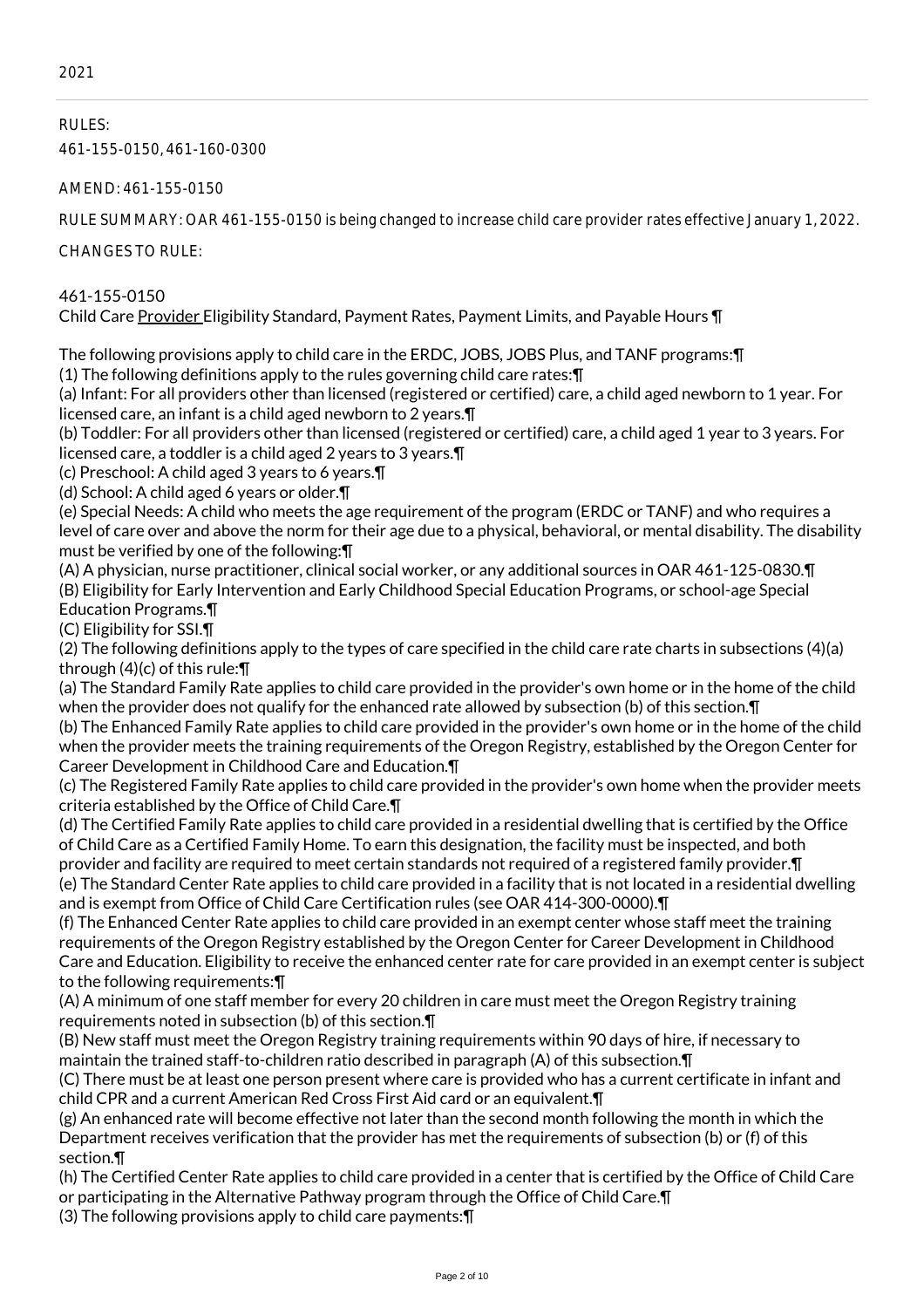(a) Providers not eligible for the enhanced or licensed rate will be paid at an hourly rate for children in care less than 158 hours per month subject to the maximum full-time monthly rate.¶

(b) Providers eligible for the enhanced or licensed rate will be paid at an hourly rate for children in care less than 136 hours a month, unless the provider customarily bills all families at a part-time monthly rate subject to the maximum full-time monthly rate and is designated as the primary provider for the case.¶

(c) At their request, providers eligible for the enhanced or licensed rate may be paid at the part-time monthly rate if they provide 63 or more hours of care in the month, customarily bill all families at a part-time monthly rate, and are designated as the primary provider for the case.¶

(d) Unless required by the circumstances of the caretaker or child, the Department will not pay for care at a parttime monthly or a monthly rate to more than one provider for the same child for the same month. In

(e) The Department will pay at the hourly rate for less than 63 hours of care in the month subject to the maximum full-time monthly rate.¶

(f) The Department will pay for absent days each month the child is absent. Absent days can be billed if:¶

(A) It is the provider's policy to bill all families for absent days; and¶

(B) The child was scheduled to be in care, the provider bills for the amount of time the child was scheduled to be in care, and the child has not been absent for a calendar month.¶

(g) Child care providers are eligible to receive an incentive payment upon achieving and maintaining a three star or higher rating with the Quality Rating Improvement System (QRIS) subject to all of the following provisions.¶ (A) The incentive payment is in addition to the Department maximum rate.¶

(B) A provider may receive an incentive payment for any ERDC child that the Department paid the provider for full-time care (136 hours or more).¶

(C) Providers who are contracted for child care services through the ERDC program are not eligible to receive incentive payments, with the exception of Early Head Start providers.¶

(D) Eligibility for the incentive payment is effective the month after the QRIS rating has been achieved.¶

(E) The incentive payment amount is based on the provider's star QRIS rating as follows: ¶

Star Rating&&&&&&.Amount¶

3&&&&&&&&&&&&&\$54¶

4&&&&&&&&&&&&&\$72¶

5&&&&&&&&&&&&&\$90¶

(h) In the ERDC program, child care providers eligible for the licensed rate may receive payment from the Department for registration and other fees if they are required by the facility for a child to begin or continue care and the fees are also required of the general public. Fees related to penalties, fines, charges exceeding approved ERDC hours or rates (see section (4) of this rule), or advance payment for cost of care are not eligible for payment. ¶

(4) FEffective January 1, 2022, the following are the child care rates based on the type of provider, the location of the provider (shown by zip code), the age of the child, and the type of billing used (hourly or monthly):¶

(a) [see attached table]¶

(b) [see attached table]¶

(c) [see attached table]¶

(5) OAR 461-160-0300 establishes ERDC financial eligibility, allowable child care cost, and the copay calculation, except for child care under a contract between a Head Start agency and the Department, which is covered under OAR 461-135-0405.¶

(6) Subject to the provisions in section (9) of this rule, the monthly limit for each child's child care payments is the lesser of the amount charged by the provider or providers and the following amounts:¶

(a) The monthly rate provided in section (4) of this rule.¶

(b) The product of the hours of care, limited by section (8) of this rule, multiplied by the hourly rate provided in section (4) of this rule.¶

(7) The limit in any month for child care payments on behalf of a child whose caretaker is away from the child's home for more than 30 days because the caretaker is a member of a reserve or National Guard unit that is called up for active duty is the lesser of the following:¶

(a) The amount billed by the provider or providers.¶

(b) The monthly rate established in this rule for 215 hours of care.¶

(8) The number of payable billed hours of care for a child is limited as follows:¶

(a) In the ERDC and TANF programs, the total payable hours of care in a month may not exceed the amounts in paragraphs (A) or (B) of this subsection:¶

(A) 125 percent of the number of child care hours authorized:¶

(i) Under OAR 461-160-0040(3) and (6); or¶

(ii) To participate in activities included in a case plan (see OAR 461-001-0025) including, for caretakers in the JOBS Plus program, the time the caretaker searches for unsubsidized employment and for which the employer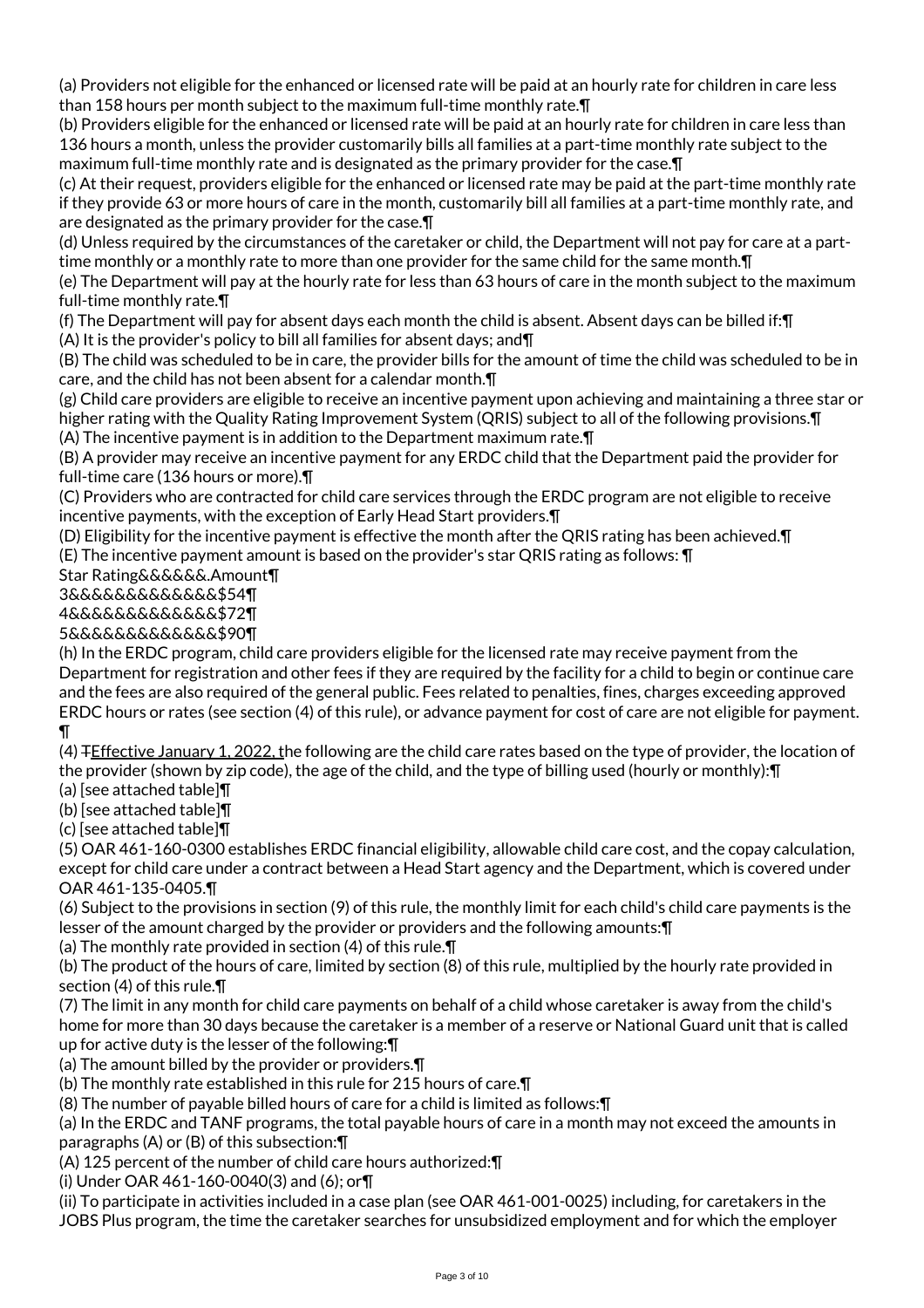pays the caretaker.¶

(B) The monthly rate established in section (4) of this rule multiplied by a factor of not more than 1.5, determined by dividing the number of hours billed by 215, when the caretaker meets the criteria for extra hours under section (10) of this rule.¶

(b) In the ERDC program, for a caretaker who earns less than the Oregon minimum wage, the total may not exceed 125 percent of the anticipated earnings divided by the state minimum wage not to exceed 172 hours (which is full time).¶

(c) In the TANF program, for a caretaker who earns less than the Oregon minimum wage or is self-employed, the total may not exceed 125 percent of the anticipated earnings divided by the state minimum wage not to exceed 172 hours (which is full time). The limitation of this subsection is waived for the first three months of the caretaker's employment.¶

(d) In the ERDC program, employed caretakers eligible under OAR 461-135-0400 may have education hours added to the authorized work hours. Education hours may not exceed authorized work hours and combined hours may not exceed 215 hours per month. Education hours are hours required to participate in coursework that leads to a certificate, degree, or job-related knowledge or skills attainment at an institution of higher education approved to receive federal financial aid.¶

(9) The limit in any month for child care payments on behalf of a child whose caretaker has special circumstances, defined in section (10) of this rule, is the lesser of one of the following:¶

(a) The amount billed by the provider or providers; or¶

(b) The monthly rate established in section (4) of this rule multiplied by a factor, of not more than 1.5, determined by dividing the number of hours billed by 215.¶

(10) The limit allowed by section (9) of this rule is authorized once the Department has determined the caretaker has special circumstances. For the purposes of this section, a caretaker has special circumstances when it is necessary for the caretaker to obtain child care in excess of 215 hours in a month to perform the requirements of their employment or training required to keep current employment, not including self-employment. This is limited to the following situations:¶

(a) The commute time to and from work exceeds two hours per day.¶

(b) The caretaker works an overnight shift and care is necessary for both work hours and sleep hours.¶

(c) The caretaker works a split shift and it is not feasible to care for the child between shifts.¶

(d) The caretaker consistently works more than 40 hours per week.¶

(11) The payment available for care of a child who meets the special needs criteria described in subsection (e) of section (1) of this rule is increased in accordance with OAR 461-155-0151 if the requirements of both of the following subsections are met:¶

(a) The child requires significantly more direct supervision by the child care provider than normal for a child of the same age.¶

(b) The child is enrolled in a local school district Early Intervention or Early Childhood Special Education program or school-age Special Education Program. The enrollment required by this subsection is waived if determined inappropriate by a physician, nurse practitioner, licensed or certified psychologist, clinical social worker, or school district official.

Statutory/Other Authority: ORS 329A.500, 409.050, 411.060, 411.070, 412.049

Statutes/Other Implemented: ORS 329A.500, 409.010, 409.610, 411.060, 411.070, 411.122, 411.141, 412.006, 412.049, 412.124, 418.485

RULE ATTACHMENTS DO NOT SHOW CHANGES. PLEASE CONTACT AGENCY REGARDING CHANGES.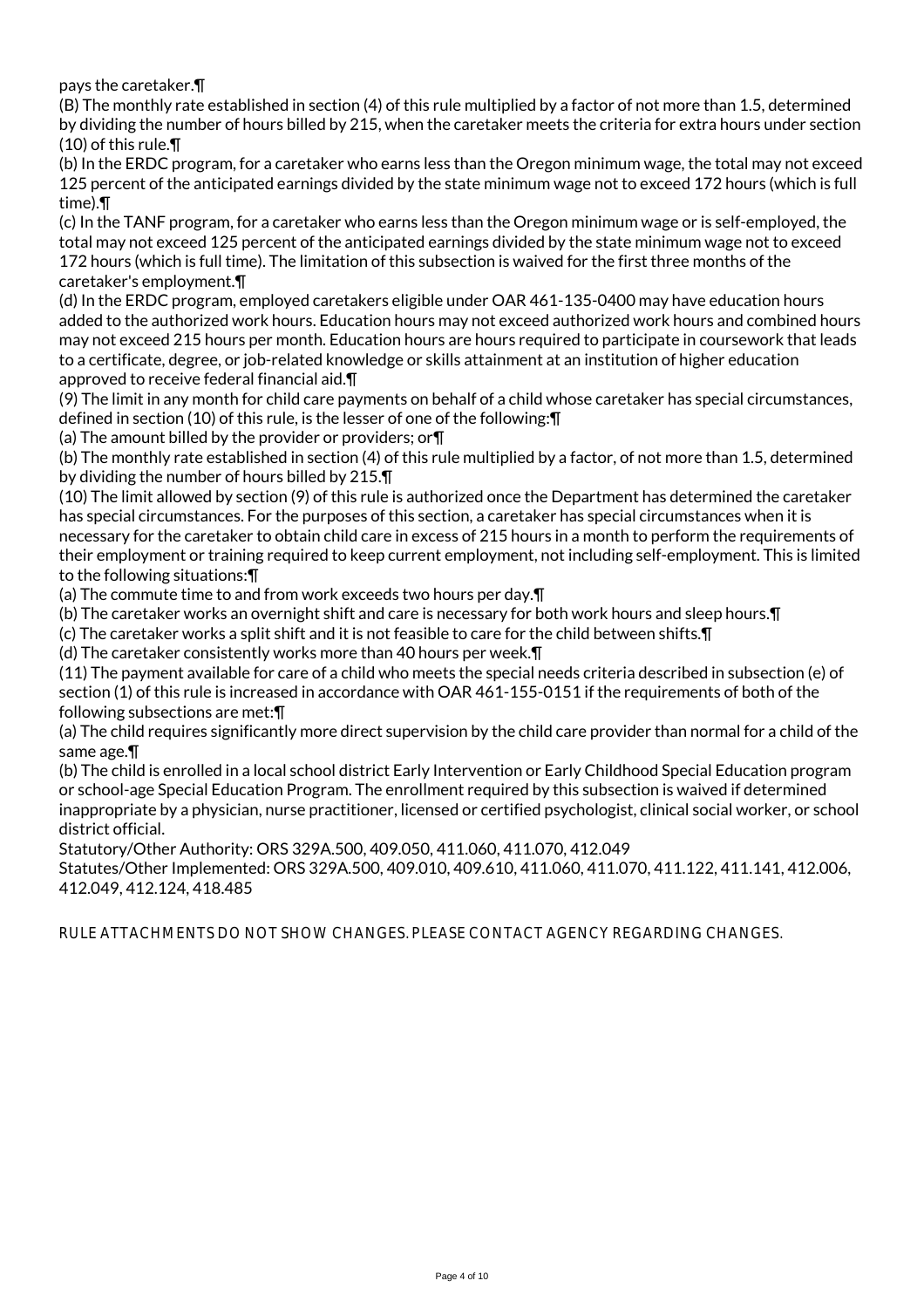(4)

(a)

|                      |           | <b>Standard Family Rate</b>                         | <b>Standard Center Rate</b> |           |  |
|----------------------|-----------|-----------------------------------------------------|-----------------------------|-----------|--|
|                      |           | 1-157 Hours 158-215 Hours 1-157 Hours 158-215 Hours |                             |           |  |
|                      | per month | per month                                           | per month                   | per month |  |
|                      | Hourly    | Monthly                                             | Hourly                      | Monthly   |  |
| Infant               | \$3.80    | \$703                                               | \$9.00                      | \$1,172   |  |
| Toddler              | \$3.75    | \$675                                               | \$5.95                      | \$1,176   |  |
| Preschool            | \$3.75    | \$633                                               | \$6.38                      | \$922     |  |
| School               | \$3.75    | \$627                                               | \$5.63                      | \$662     |  |
| <b>Special Needs</b> | \$3.80    | \$703                                               | \$9.00                      | \$1,172   |  |

## Group Area A STANDARD RATE MAXIMUMS (Not Licensed)

## ENHANCED RATE MAXIMUMS (Not Licensed)

|               |                         | <b>Enhanced Family Rate</b> |                            | <b>Enhanced Center Rate</b> |                              |                            |  |
|---------------|-------------------------|-----------------------------|----------------------------|-----------------------------|------------------------------|----------------------------|--|
|               | 1-62 Hours<br>per month | 63-135 Hours<br>per month   | 136-215 Hours<br>per month | 1-62 Hours<br>per month     | 63-135<br>Hours per<br>month | 136-215 Hours<br>per month |  |
|               | Hourly                  | Part-time                   | Monthly                    | Hourly                      | Part-time                    | Monthly                    |  |
| Infant        | \$4.08                  | \$553                       | \$738                      | \$10.20                     | \$996                        | \$1,329                    |  |
| Toddler       | \$3.86                  | \$531                       | \$708                      | \$6.74                      | \$1,000                      | \$1,333                    |  |
| Preschool     | \$3.86                  | \$502                       | \$670                      | \$7.23                      | \$783                        | \$1,045                    |  |
| School        | \$3.80                  | \$474                       | \$632                      | \$6.38                      | \$563                        | \$751                      |  |
| Special Needs | \$4.08                  | \$553                       | \$738                      | \$10.20                     | \$996                        | \$1,329                    |  |

## LICENSED RATE MAXIMUMS

|                      |            | <b>Registered Family Rate</b> |         |          | Certified Family Rate |         | Certified Center Rate |                                                             |           |
|----------------------|------------|-------------------------------|---------|----------|-----------------------|---------|-----------------------|-------------------------------------------------------------|-----------|
|                      | 1-62 Hours | 63-135                        | 136-215 | $1 - 62$ | 63-135                | 136-215 | $1-62$                | 63-135                                                      | 136-215   |
|                      | per month  | Hours per                     |         |          |                       |         |                       | Hours per Hours per Hours per Hours per Hours per Hours per | Hours per |
|                      |            | month                         | month   | month    | month                 | month   | month                 | month                                                       | month     |
|                      | Hourly     | Part-time                     | Monthly | Hourly   | Part-time             | Monthly | Hourly                | Part-time                                                   | Monthly   |
| Infant               | \$4.67     | \$650                         | \$867   | \$6.00   | \$1,013               | \$1,351 | \$12.00               | \$1,172                                                     | \$1,563   |
| Toddler              | \$4.33     | \$587                         | \$783   | \$6.00   | \$938                 | \$1,250 | \$7.93                | \$1,176                                                     | \$1,568   |
| Preschool            | \$4.13     | \$583                         | \$777   | \$5.83   | \$800                 | \$1,067 | \$8.50                | \$922                                                       | \$1,229   |
| School               | \$4.00     | \$478                         | \$637   | \$5.67   | \$615                 | \$820   | \$7.50                | \$662                                                       | \$883     |
| <b>Special Needs</b> | \$4.67     | \$650                         | \$867   | \$6.00   | \$1,013               | \$1,351 | \$12.00               | \$1,172                                                     | \$1,563   |
|                      |            |                               |         |          |                       |         |                       |                                                             |           |

Zip Codes for Group Area A:

Portland, Bend, Eugene, Corvallis, Springfield, Monmouth and Ashland areas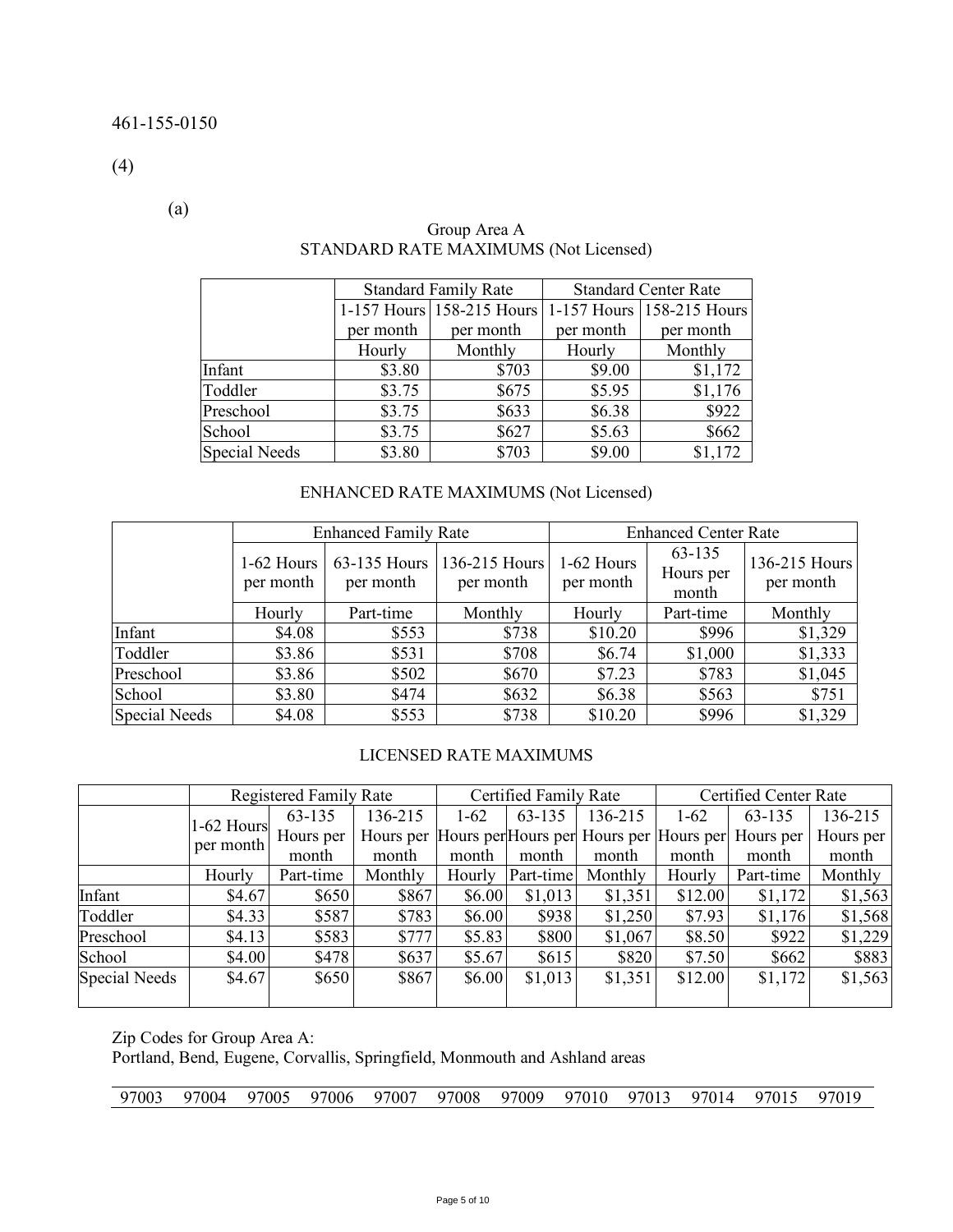461-155-0150 Page 2

| 97022 | 97023 | 97024     | 97027 | 97028 | 97030 | 97031 | 97034 | 97035 | 97036 | 97041 | 97045 |
|-------|-------|-----------|-------|-------|-------|-------|-------|-------|-------|-------|-------|
| 97051 | 97055 | 97056     | 97060 | 97062 | 97064 | 97068 | 97070 | 97080 | 97086 | 97089 | 97106 |
| 97109 | 97112 | 97113     | 97116 | 97119 | 97123 | 97124 | 97125 | 97132 | 97133 | 97135 | 97140 |
| 97149 | 97201 | 97202     | 97203 | 97204 | 97205 | 97206 | 97209 | 97210 | 97211 | 97212 | 97213 |
| 97214 | 97215 | 97216     | 97217 | 97218 | 97219 | 97220 | 97221 | 97222 | 97223 | 97224 | 97225 |
| 97227 | 97229 | 97230     | 97231 | 97232 | 97233 | 97236 | 97239 | 97242 | 97258 | 97266 | 97267 |
| 97268 | 97286 | 97292     | 97330 | 97331 | 97333 | 97339 | 97351 | 97361 | 97371 | 97376 | 97401 |
| 97402 | 97403 | 97404     | 97405 | 97408 | 97454 | 97455 | 97477 | 97478 | 97482 | 97520 | 97525 |
| 97701 | 97702 | 703<br>97 | 97707 | 97708 | 97709 | 97078 |       |       |       |       |       |

(b)

| Group Area B                          |  |
|---------------------------------------|--|
| STANDARD RATE MAXIMUMS (Not Licensed) |  |

|                      |           | <b>Standard Family Rate</b> | <b>Standard Center Rate</b> |                           |  |
|----------------------|-----------|-----------------------------|-----------------------------|---------------------------|--|
|                      |           | 1-157 Hours 158-215 Hours   |                             | 1-157 Hours 158-215 Hours |  |
|                      | per month | per month                   | per month                   | per month                 |  |
|                      | Hourly    | Monthly                     | Hourly                      | Monthly                   |  |
| Infant               | \$3.29    | \$562                       | \$4.28                      | \$730                     |  |
| Toddler              | \$3.29    | \$539                       | \$3.98                      | \$716                     |  |
| Preschool            | \$3.12    | \$534                       | \$3.60                      | \$574                     |  |
| School               | \$3.12    | \$518                       | \$3.36                      | \$443                     |  |
| <b>Special Needs</b> | \$3.29    | \$562                       | \$4.28                      | \$730                     |  |

# ENHANCED RATE MAXIMUMS (Not Licensed)

|                      |           | <b>Enhanced Family Rate</b> |                                       | <b>Enhanced Center Rate</b> |           |                                       |  |  |
|----------------------|-----------|-----------------------------|---------------------------------------|-----------------------------|-----------|---------------------------------------|--|--|
|                      |           |                             | 1-62 Hours 63-135 Hours 136-215 Hours |                             |           | 1-62 Hours 63-135 Hours 136-215 Hours |  |  |
|                      | per month | per month                   | per month                             | per month                   | per month | per month                             |  |  |
|                      | Hourly    | Part-time                   | Monthly                               | Hourly                      | Part-time | Monthly                               |  |  |
| Infant               | \$3.46    | \$454                       | \$605                                 | \$4.85                      | \$620     | \$827                                 |  |  |
| Toddler              | \$3.46    | \$432                       | \$576                                 | \$4.51                      | \$609     | \$812                                 |  |  |
| Preschool            | \$3.46    | \$432                       | \$576                                 | \$4.08                      | \$488     | \$650                                 |  |  |
| School               | \$3.46    | \$405                       | \$540                                 | \$3.81                      | \$376     | \$502                                 |  |  |
| <b>Special Needs</b> | \$3.46    | \$454                       | \$605                                 | \$4.85                      | \$620     | \$827                                 |  |  |

# LICENSED RATE MAXIMUMS

|               |          | <b>Registered Family Rate</b> |           |        | Certified Family Rate |           | Certified Center Rate                           |        |           |
|---------------|----------|-------------------------------|-----------|--------|-----------------------|-----------|-------------------------------------------------|--------|-----------|
|               | $1 - 62$ | 63-135                        | 136-215   | $1-62$ | 63-135                | 136-215   |                                                 | 63-135 | 136-215   |
|               |          | Hours per Hours per           | Hours per |        | Hours per Hours per   | Hours per | $1-62$ Hours $\mu$ Hours per $\mu$<br>per month |        | Hours per |
|               | month    | month                         | month     | month  | month                 | month     |                                                 | month  | month     |
|               | Hourly   | Part-time                     | Monthly   | Hourly | Part-time             | Monthly   | Hourly                                          | Part-  | Monthly   |
|               |          |                               |           |        |                       |           |                                                 | time   |           |
| Infant        | \$3.83   | \$475                         | \$633     | \$4.33 | \$608                 | \$810     | \$5.70                                          | \$730  | \$973     |
| Toddler       | \$3.61   | \$450                         | \$600     | \$4.17 | \$550                 | \$733     | \$5.30                                          | \$716  | \$955     |
| Preschool     | \$3.50   | \$441                         | \$588     | \$4.67 | \$512                 | \$683     | \$4.80                                          | \$574  | \$765     |
| School        | \$3.50   | \$437                         | \$583     | \$4.67 | \$475                 | \$633     | \$4.48                                          | \$443  | \$590     |
| Special Needs | \$3.83   | \$475                         | \$633     | \$4.33 | \$608                 | \$810     | \$5.70                                          | \$730  | \$973     |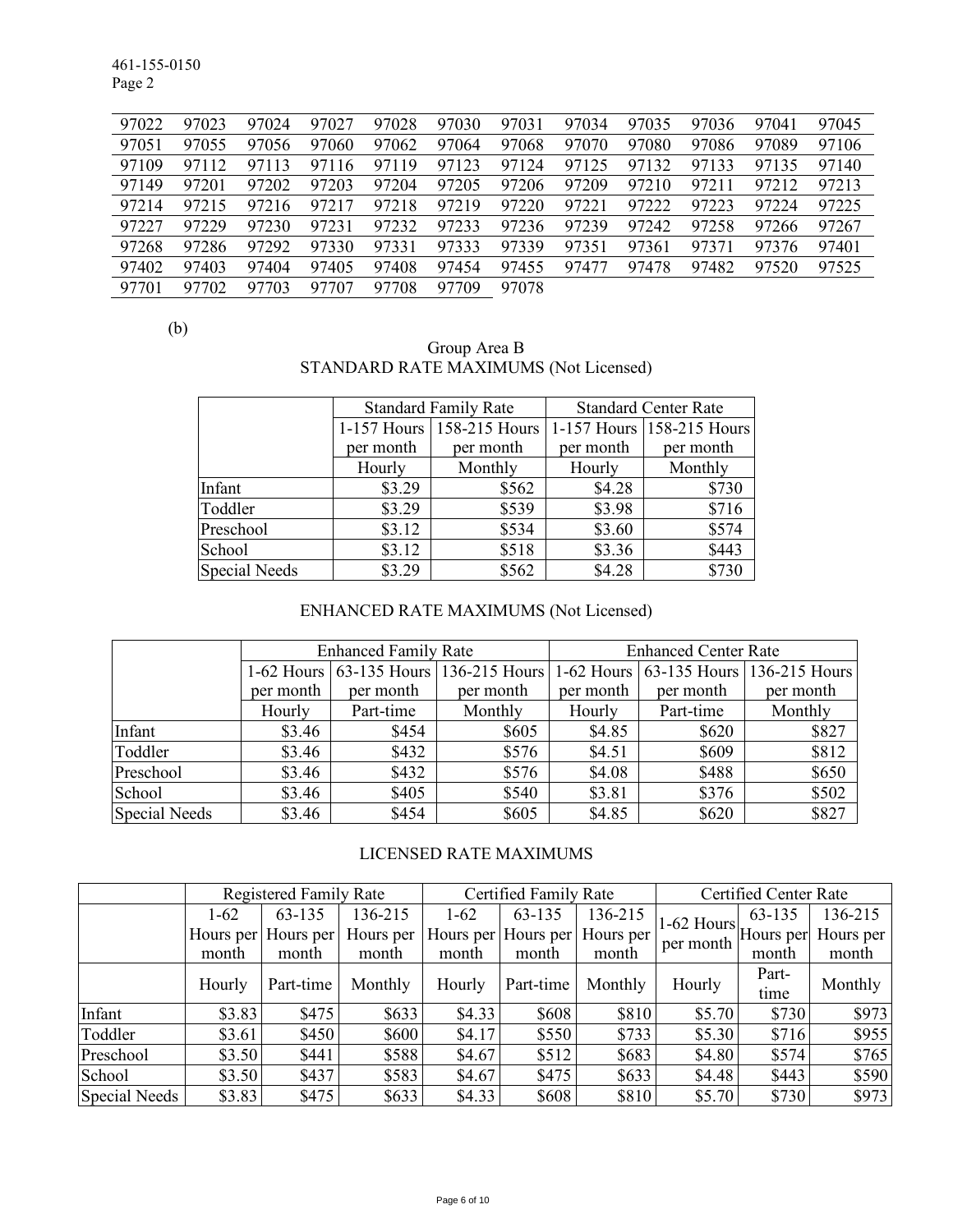Zip Codes for Group Area B:

Salem, Medford, Roseburg, Brookings and areas outside the metropolitan areas in Eugene and Portland

| 97002 |       | 97011 | 97016 | 97017 | 97018 | 97038 | 97042 | 97044 | 97048 | 97049 | 97053 |
|-------|-------|-------|-------|-------|-------|-------|-------|-------|-------|-------|-------|
| 97058 | 97067 | 97071 | 97103 | 97107 | 97108 | 97110 | 97111 | 97114 | 97115 | 97117 | 97118 |
| 97121 | 97122 | 97127 | 97128 | 97131 | 97134 | 97138 | 97141 | 97143 | 97146 | 97148 | 97301 |
| 97302 | 97303 | 97304 | 97305 | 97306 | 97307 | 97309 | 97310 | 97317 | 97321 | 97322 | 97325 |
| 97326 | 97327 | 97328 | 97336 | 97338 | 97341 | 97343 | 97344 | 97348 | 97352 | 97353 | 97355 |
| 97357 | 97362 | 97365 | 97366 | 97367 | 97370 | 97372 | 97374 | 97377 | 97378 | 97380 | 97381 |
| 97383 | 97385 | 97386 | 97389 | 97391 | 97392 | 97394 | 97415 | 97420 | 97423 | 97424 | 97426 |
| 97431 | 97444 | 97446 | 97448 | 97452 | 97456 | 97457 | 97459 | 97465 | 97470 | 97471 | 97479 |
| 97487 | 97489 | 97501 | 97502 | 97503 | 97504 | 97524 | 97534 | 97535 | 97756 | 97759 | 97760 |
| 97801 | 97812 | 97813 |       |       |       |       |       |       |       |       |       |

(c)

Group Area C STANDARD RATE MAXIMUMS (Not Licensed)

|               | <b>Standard Family Rate</b> |               | <b>Standard Center Rate</b> |           |  |
|---------------|-----------------------------|---------------|-----------------------------|-----------|--|
|               |                             | 158-215 Hours | $1 - 157$                   | 158-215   |  |
|               | 1-157 Hours per<br>month    |               | Hours per                   | Hours per |  |
|               |                             | per month     | month                       | month     |  |
|               | Hourly                      | Monthly       | Hourly                      | Monthly   |  |
| Infant        | \$3.29                      | \$562         | \$4.28                      | \$730     |  |
| Toddler       | \$3.29                      | \$539         | \$3.98                      | \$716     |  |
| Preschool     | \$3.12                      | \$534         | \$3.60                      | \$574     |  |
| School        | \$3.12                      | \$518         | \$3.36                      | \$443     |  |
| Special Needs | \$3.29                      | \$562         | \$4.28                      | \$730     |  |

## ENHANCED RATE MAXIMUMS (Not Licensed)

|               |            | <b>Enhanced Family Rate</b> |                            | <b>Enhanced Center Rate</b> |           |                            |  |  |
|---------------|------------|-----------------------------|----------------------------|-----------------------------|-----------|----------------------------|--|--|
|               | 1-62 Hours |                             | 63-135 Hours 136-215 Hours | 1-62 Hours                  |           | 63-135 Hours 136-215 Hours |  |  |
|               | per month  | per month                   | per month                  | per month                   | per month | per month                  |  |  |
|               | Hourly     | Part-time                   | Monthly                    | Hourly                      | Part-time | Monthly                    |  |  |
| Infant        | \$3.46     | \$454                       | \$605                      | \$4.8                       | \$620     | \$827                      |  |  |
|               |            |                             |                            |                             |           |                            |  |  |
| Toddler       | \$3.46     | \$432                       | \$576                      | \$4.51                      | \$609     | \$812                      |  |  |
| Preschool     | \$3.46     | \$432                       | \$576                      | \$4.08                      | \$488     | \$650                      |  |  |
| School        | \$3.46     | \$405                       | \$540                      | \$3.81                      | \$376     | \$502                      |  |  |
| Special Needs | \$3.46     | \$454                       | \$605                      | \$4.85                      | \$620     | \$827                      |  |  |

### LICENSED RATE MAXIMUMS

|               | Registered Family Rate                                             |                  | Certified Family Rate |                                 |                  | <b>Certified Center Rate</b> |                 |                                                             |  |
|---------------|--------------------------------------------------------------------|------------------|-----------------------|---------------------------------|------------------|------------------------------|-----------------|-------------------------------------------------------------|--|
| 1-62<br>month | 63-135<br>Hours per   Hours per   Hours per   Hours per  <br>month | 136-215<br>month | $1-62$<br>month       | 63-135<br>Hours<br>per<br>month | 136-215<br>month | $1-62$<br>month              | 63-135<br>month | 136-215<br>Hours per Hours per Hours per Hours per<br>month |  |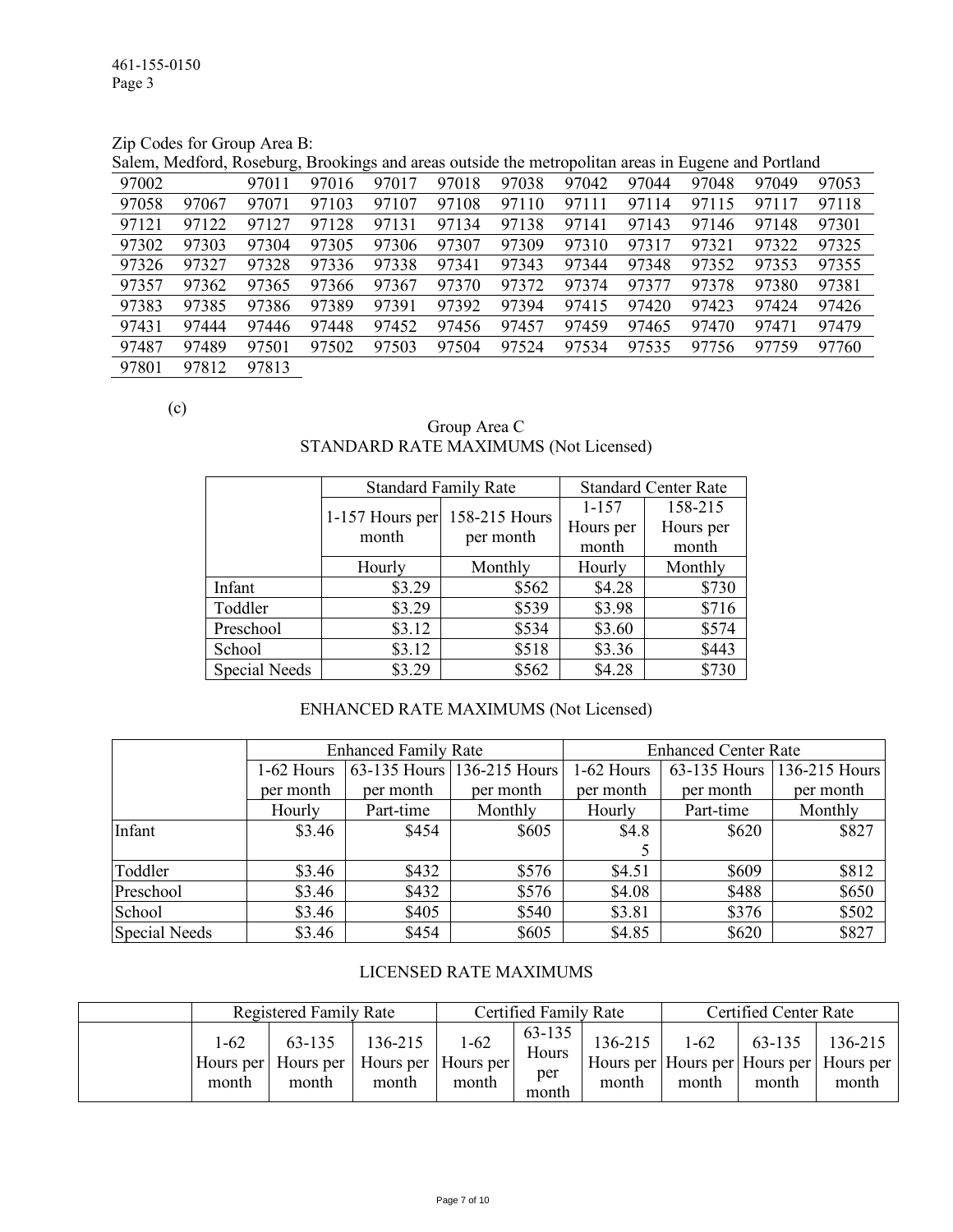461-155-0150 Page 4

|               | Hourly | Part-time | Monthly | Hourly | Part-<br>time | Monthly | Hourly | Part-time | Monthly |
|---------------|--------|-----------|---------|--------|---------------|---------|--------|-----------|---------|
| Infant        | \$3.83 | \$475     | \$633   | \$4.33 | \$608         | \$810   | \$5.70 | \$730     | \$973   |
| Toddler       | \$3.61 | \$450     | \$600   | \$4.17 | \$550         | \$733   | \$5.30 | \$716     | \$955   |
| Preschool     | \$3.50 | \$441     | \$588   | \$4.67 | \$512         | \$683   | \$4.80 | \$574     | \$765   |
| School        | \$3.50 | \$437     | \$583   | \$4.67 | \$475         | \$633   | \$4.48 | \$443     | \$590   |
| Special Needs | \$3.83 | \$475     | \$633   | \$4.33 | \$608         | \$810   | \$5.70 | \$730     | \$973   |

Zip Codes for Group Area C: Balance of State, Other State Zips

| 97001 | 97020 | 97021 | 97026 | 97029 | 97032 | 97033 | 97037 | 97039 | 97040 | 97050 | 97054 | 97057 |
|-------|-------|-------|-------|-------|-------|-------|-------|-------|-------|-------|-------|-------|
| 97063 | 97065 | 97101 | 97102 | 97130 | 97136 | 97137 | 97144 | 97145 | 97147 | 97324 | 97329 | 97335 |
| 97342 | 97345 | 97346 | 97347 | 97350 | 97358 | 97359 | 97360 | 97364 | 97368 | 97369 | 97375 | 97384 |
| 97388 | 97390 | 97396 | 97406 | 97407 | 97409 | 97410 | 97411 | 97412 | 97413 | 97414 | 97416 | 97417 |
| 97419 | 97425 | 97427 | 97428 | 97429 | 97430 | 97432 | 97433 | 97434 | 97435 | 97436 | 97437 | 97438 |
| 97439 | 97441 | 97442 | 97443 | 97447 | 97449 | 97450 | 97451 | 97453 | 97458 | 97460 | 97461 | 97462 |
| 97463 | 97464 | 97466 | 97467 | 97468 | 97469 | 97472 | 97473 | 97476 | 97480 | 97481 | 97484 | 97486 |
| 97488 | 97490 | 97491 | 97492 | 97493 | 97494 | 97495 | 97496 | 97497 | 97498 | 97499 | 97522 | 97523 |
| 97526 | 97527 | 97530 | 97531 | 97532 | 97533 | 97536 | 97537 | 97538 | 97539 | 97540 | 97541 | 97543 |
| 97544 | 97601 | 97603 | 97604 | 97620 | 97621 | 97622 | 97623 | 97624 | 97625 | 97626 | 97627 | 97630 |
| 97632 | 97633 | 97634 | 97635 | 97636 | 97637 | 97638 | 97639 | 97640 | 97641 | 97710 | 97711 | 97712 |
| 97720 | 97721 | 97722 | 97730 | 97731 | 97732 | 97733 | 97734 | 97735 | 97736 | 97737 | 97738 | 97739 |
| 97740 | 97741 | 97742 | 97750 | 97751 | 97752 | 97753 | 97754 | 97758 | 97761 | 97810 | 97814 | 97817 |
| 97818 | 97819 | 97820 | 97821 | 97822 | 97823 | 97824 | 97825 | 97826 | 97827 | 97828 | 97830 | 97831 |
| 97833 | 97834 | 97835 | 97836 | 97837 | 97838 | 97839 | 97840 | 97841 | 97842 | 97843 | 97844 | 97845 |
| 97846 | 97848 | 97850 | 97856 | 97857 | 97859 | 97861 | 97862 | 97864 | 97865 | 97867 | 97868 | 97869 |
| 97870 | 97871 | 97872 | 97873 | 97874 | 97875 | 97876 | 97877 | 97880 | 97882 | 97883 | 97884 | 97885 |
| 97886 | 97901 | 97902 | 97903 | 97904 | 97905 | 97906 | 97907 | 97908 | 97909 | 97910 | 97911 | 97913 |
| 97914 | 97918 | 97919 | 97920 |       |       |       |       |       |       |       |       |       |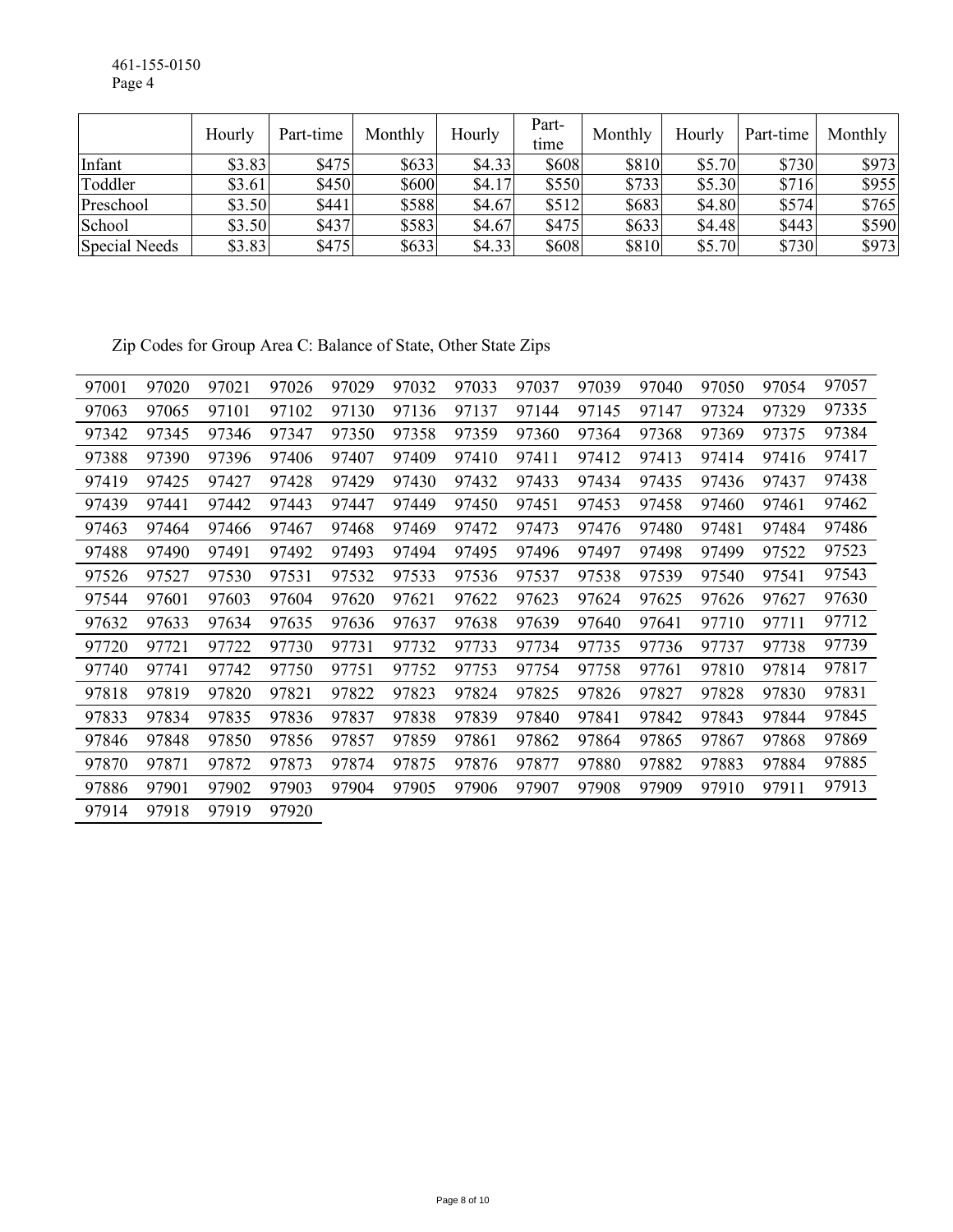### AMEND: 461-160-0300

RULE SUMMARY: OAR 461-160-0300 is being changed to update the monthly child care copay effective March 1,

2022, for all need group sizes.

CHANGES TO RULE:

### 461-160-0300

Use of Income to Determine Eligibility and Copay Benefits for ERDC ¶

The Department determines financial eligibility (see OAR 461-001-0000) for ERDC and the copay benefit level as follows:¶

(1) ERDC financial eligibility.¶

(a) The financial group (see OAR 461-110-0530) may not exceed the resource limit in OAR 461-160-0015.¶ (b) The monthly countable (see OAR 461-001-0000 and 461-145-0930) gross income of the financial group is determined in accordance with OAR 461-150-0060. If monthly countable income equals or exceeds the eligibility standards, the need group (see OAR 461-110-0630) is ineligible for ERDC.¶

(A) At initial certification, the ERDC eligibility standard is met for a need group of eight or less if monthly countable income for the need group is less than 200 percent of the federal poverty level (FPL), as described in OAR 461-155-0180. The eligibility standard for a need group of eight applies to any need group larger than eight.¶

(B) During the certification period (see OAR 461-001-0000) and at recertification the ERDC eligibility standard is met for a need group of eight or less if monthly countable income for the need group during the 12 month period is less than 250 percent FPL or 85 percent state median income (SMI), whichever is higher, as described in OAR 461- 155-0180. The eligibility standard for a need group of eight applies to any need group larger than eight.¶ (c) The copay calculated under section (3) of this rule is compared to the allowable child care cost under section (2) of this rule. If the copay is equal to or greater than the allowable child care cost, the client is not eligible for ERDC.¶

(2) Allowable Child Care Cost. For an individual found eligible under section (1) of this rule, the allowable child care cost is set under this section.¶

(a) The child care costs for which the client has been billed are compared to the amount provided in the appropriate child care chart in OAR 461-155-0150. The allowable child care cost is the lesser of the two amounts.¶

(b) The need group's copay is determined in accordance with section (3) of this rule.¶

(c) The copay is subtracted from the allowable child care cost, and the remainder is the payment the Department makes to the provider.¶

(3) Copay Calculation.¶

(a) A need group with a certification period that began in March 2020 through September 2021 shall have a monthly copay of \$0 for the entirety of the certification period. The copay calculation for February 2020 and earlier is found in previous versions of OAR 461-155-0150.¶

(b) When determining the copay, upon the applicant's request, the Department may exclude at least 50 percent of gross self-employment income when a need group has countable self-employment income and permitted costs (see OAR 461-145-0910 and 461-145-0920). The maximum exclusion is the total of all actual costs permitted under OAR 461-145-0920.¶

(c) TEffective March 1, 2022, the monthly copay shall be as follows, using the countable income, or countable selfemployment income minus permitted costs:¶

Need group size of 2¶

Income&&&&&&&&&&&&..Monthly Copay¶

\$0 - \$14525.99 &&&&&&&&&...\$0¶

\$1453526 - \$217288.99 &&&&&&&&.\$5¶

\$217289 - \$29043051.99 &&&&&&&&.\$10¶

\$293052 - \$3267433.99 &&&&&&&&.\$40¶

\$3268434 - \$4292530.99 &&&&&&&&.\$100¶

¶

Need group size of 3¶

Income&&&&&&&&&&&&..Monthly Copay¶ \$0 - \$1830919.99 &&&&&&&&&...\$0¶ \$1831920 - 2745878.99 &&&&&&&..&.\$5¶ \$2746879 - \$3203358.99 &&&&&&&&.\$10¶ \$3204359 - \$3660838.99 &&&&&&&&.\$15¶